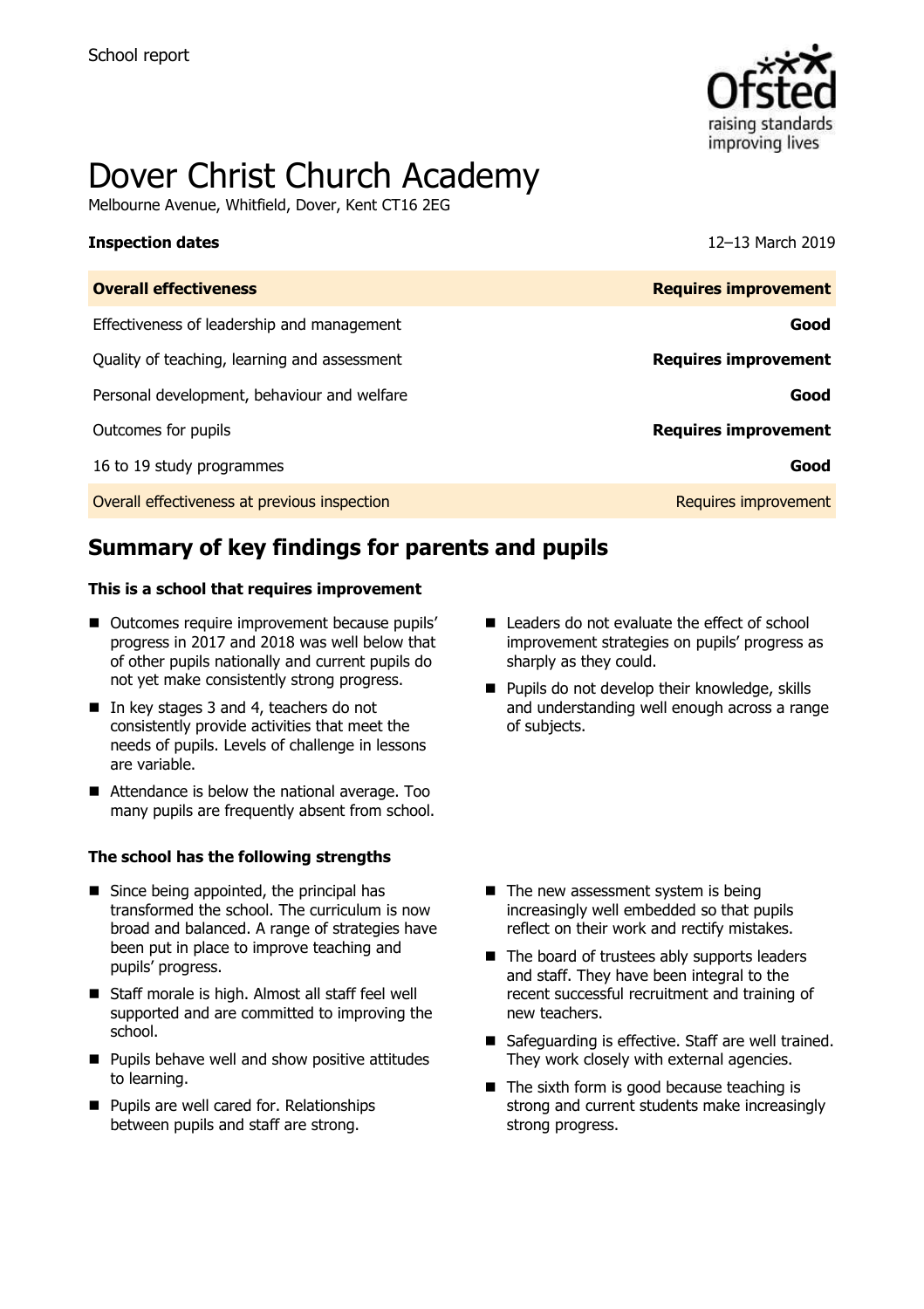

# **Full report**

### **What does the school need to do to improve further?**

- Continue to improve teaching, learning and assessment, by ensuring that teachers plan activities that consistently provide high challenge and meet pupils' needs.
- Develop the use of pupils' progress information so that leaders can sharpen their assessment of the effectiveness of school improvement plans.
- **IMPROVE rates of attendance for pupils and students so that they are at least in line** with national averages.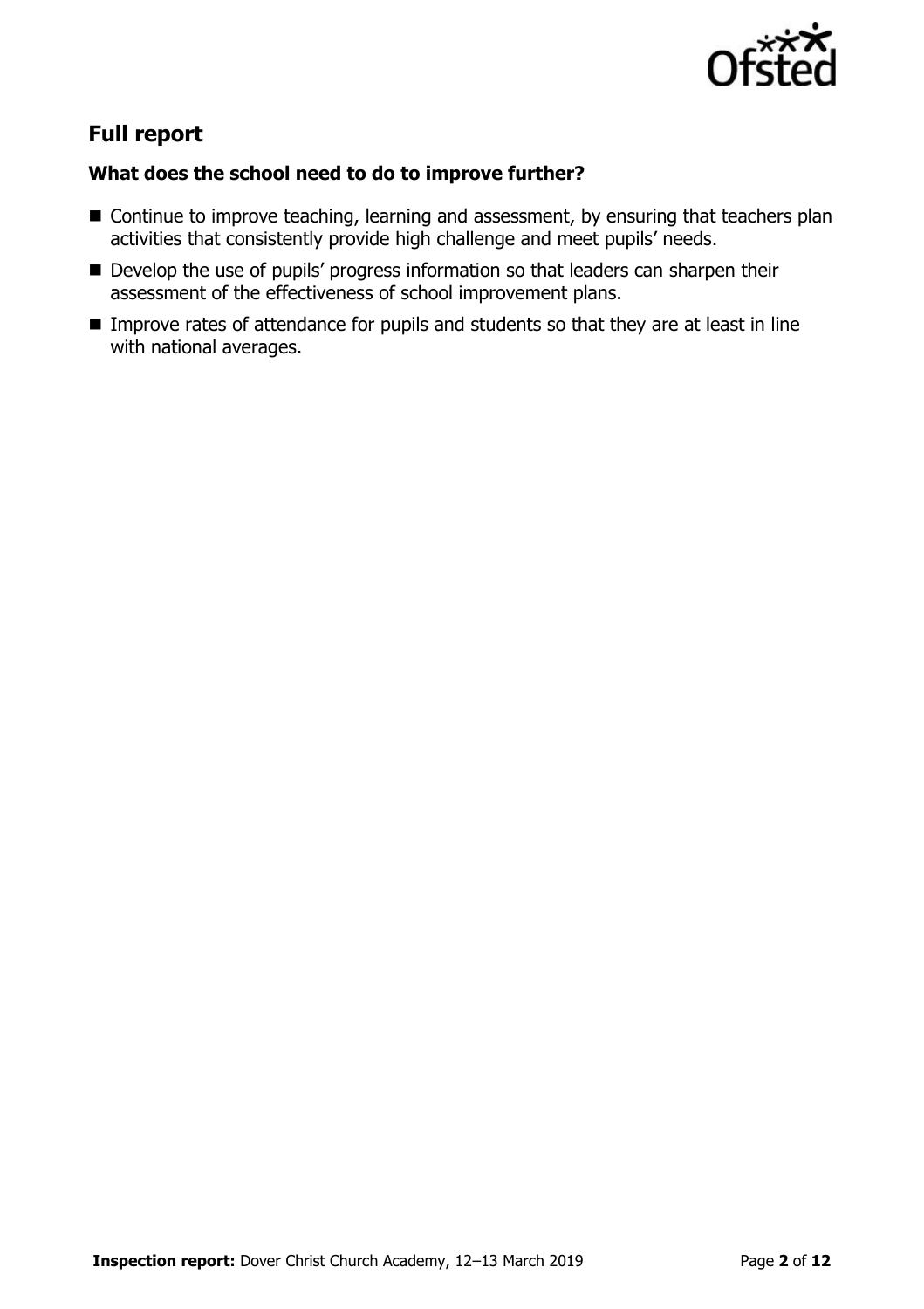

# **Inspection judgements**

#### **Effectiveness of leadership and management Good**

- Since starting in September 2017, the principal has transformed the school. Although outcomes and teaching, learning and assessment still require improvement, a raft of improvement strategies have been put in place by the principal. These have improved behaviour, pupils' attitudes to learning and staff recruitment.
- Led by the principal, leaders and staff display a sense of moral purpose. They are committed to improving standards and maintaining the school's inclusive ethos.
- The school has experienced significant staff turbulence in recent years: 16 new teachers have joined the school over the past two years. They have been well trained and ably supported by leaders and by the trust.
- Teachers are held to account thoroughly. Performance management procedures have been strengthened so that teachers' targets are focused on improving pupils' outcomes.
- Leaders have worked closely with the trust to provide a well-planned training programme for staff. New staff, in particular, receive high-quality training opportunities that ensure that they get up to speed quickly and develop the skills needed to teach effectively. Staff value their training and they appreciate the strong links that the school has with the academy sponsor, Canterbury Christ Church University (CCCU).
- Parents and carers fully support leaders. Many commented, in Ofsted's online questionnaire, that the school has undergone improvements since the principal started. One parent commented, 'Since Mr MacLean has taken over as principal, he has improved the school greatly.'
- $\blacksquare$  Extra funding for disadvantaged pupils is spent increasingly effectively. In the past, disadvantaged pupils have not made strong progress. Nevertheless, recent changes to the pupil premium provision mean that current disadvantaged pupils are making better progress.
- Leaders recognise that, in the past, the curriculum has been too narrow, and it has not provided a broad range of opportunities for pupils. However, the curriculum has been reviewed and changed. It is now broad and balanced. For example, more pupils can study a language when they start in Year 7 than was previously the case.
- Staff morale is high. Almost all staff who responded to Ofsted's confidential staff questionnaire believe that the school is led and managed effectively, and that they are well supported. Staff told inspectors that they feel part of a 'cohesive team' with a culture of mutual support among members of staff.
- Leaders monitor their plans for school improvement, making changes when they think that improvement strategies are not working. However, leaders do not routinely use information about pupils' progress to evaluate the effectiveness of their actions. Consequently, leaders' evaluations are not as sharp as they could be.
- Subject leadership is an increasing strength of the school. Subject leaders implement school policies increasingly well. They are committed to ensuring that pupils' progress improves and are resolute in working together to ensure that strong teaching practice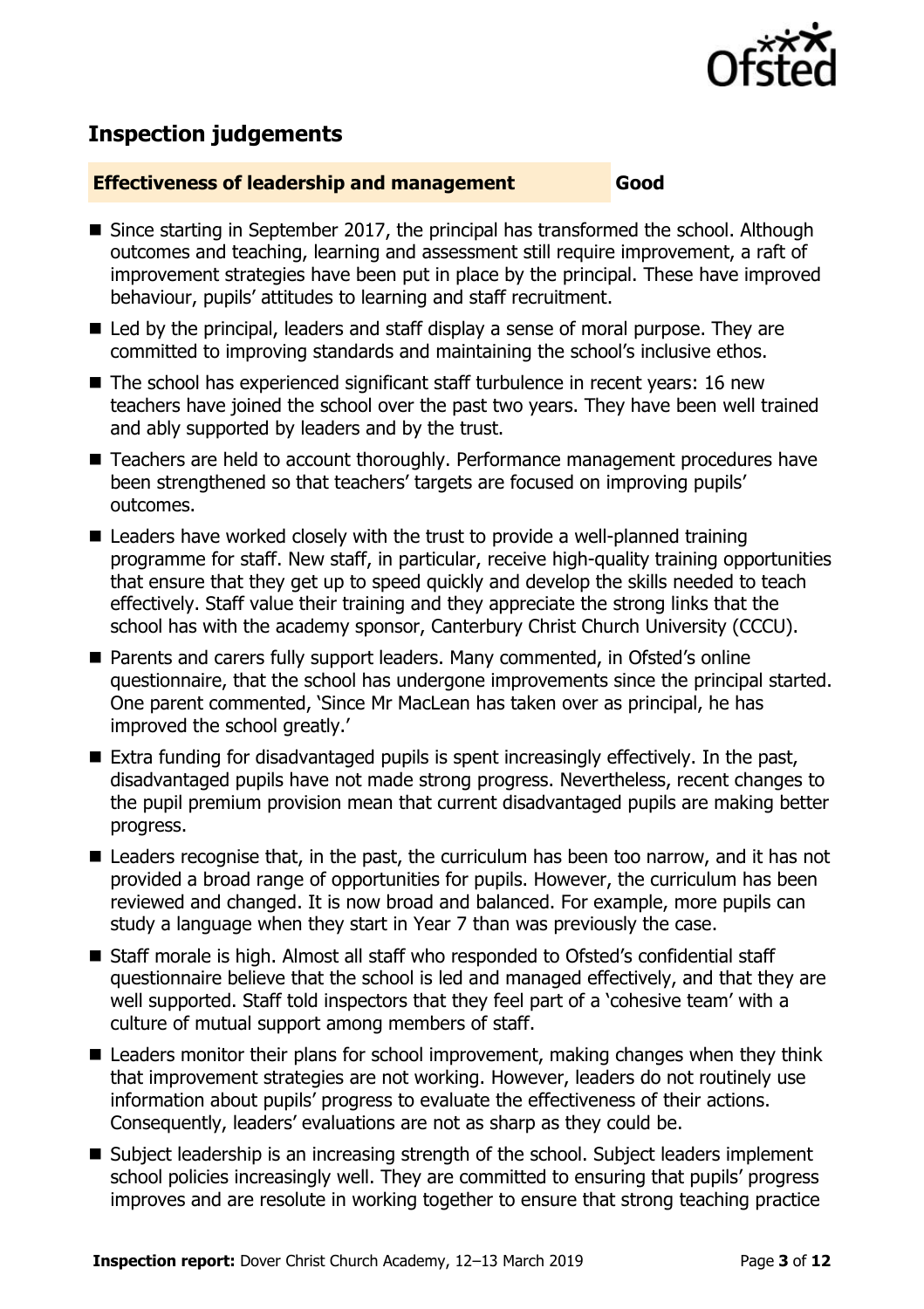

is spread more widely across subjects.

- Leadership of provision for pupils with special educational needs and/or disabilities (SEND) has improved over the past year. Provision is precisely planned so that extra support is targeted towards pupils who need it.
- The ASPEN 2 provision currently has 46 pupils and students with education, health and care (EHC) plans spread across four classes (including one sixth-form class). The provision is well led and managed.
- **Pupils have a sound understanding of British values such as tolerance, the rule of law** and democracy. They benefit from personal, social, health and economic (PSHE) tutor sessions. Assemblies address a wide range of issues. Pupils told inspectors that assemblies are thought provoking. Provision for spiritual, moral, social and cultural education is increasingly effective. Pupils value this part of the curriculum.

#### **Governance of the school**

- Members of the board of trustees have a high level of expertise in education. They use this knowledge astutely to support and challenge leaders. In meetings, members ask leaders probing questions.
- Members are dedicated and committed to school improvement. They understand the improvement journey that the school is on. They take their safeguarding responsibilities seriously and several members have completed safer recruitment training.
- $\blacksquare$  Members visit the school regularly. They speak to pupils, look at learning in lessons and have rigorous discussions with leaders. These activities mean that members are well informed about how well the plans for school improvement are implemented.

#### **Safeguarding**

- The arrangements for safeguarding are effective.
- Safeguarding practices are well embedded. Leaders are acutely aware of the importance of keeping pupils and students safe. Procedures for checking the suitability of staff are well managed.
- Staff are trained to recognise the signs that pupils or students may be at risk of harm. At the time of the inspection, six members of staff had received the designated safeguarding lead training. Thus, a high level of expertise in safeguarding is evident within the school.
- Leaders liaise well with external agencies. As a result, appropriate support is put in place for vulnerable pupils or pupils at risk of harm. When referrals to local children's services are needed, they are completed quickly and agreed actions are closely monitored by staff.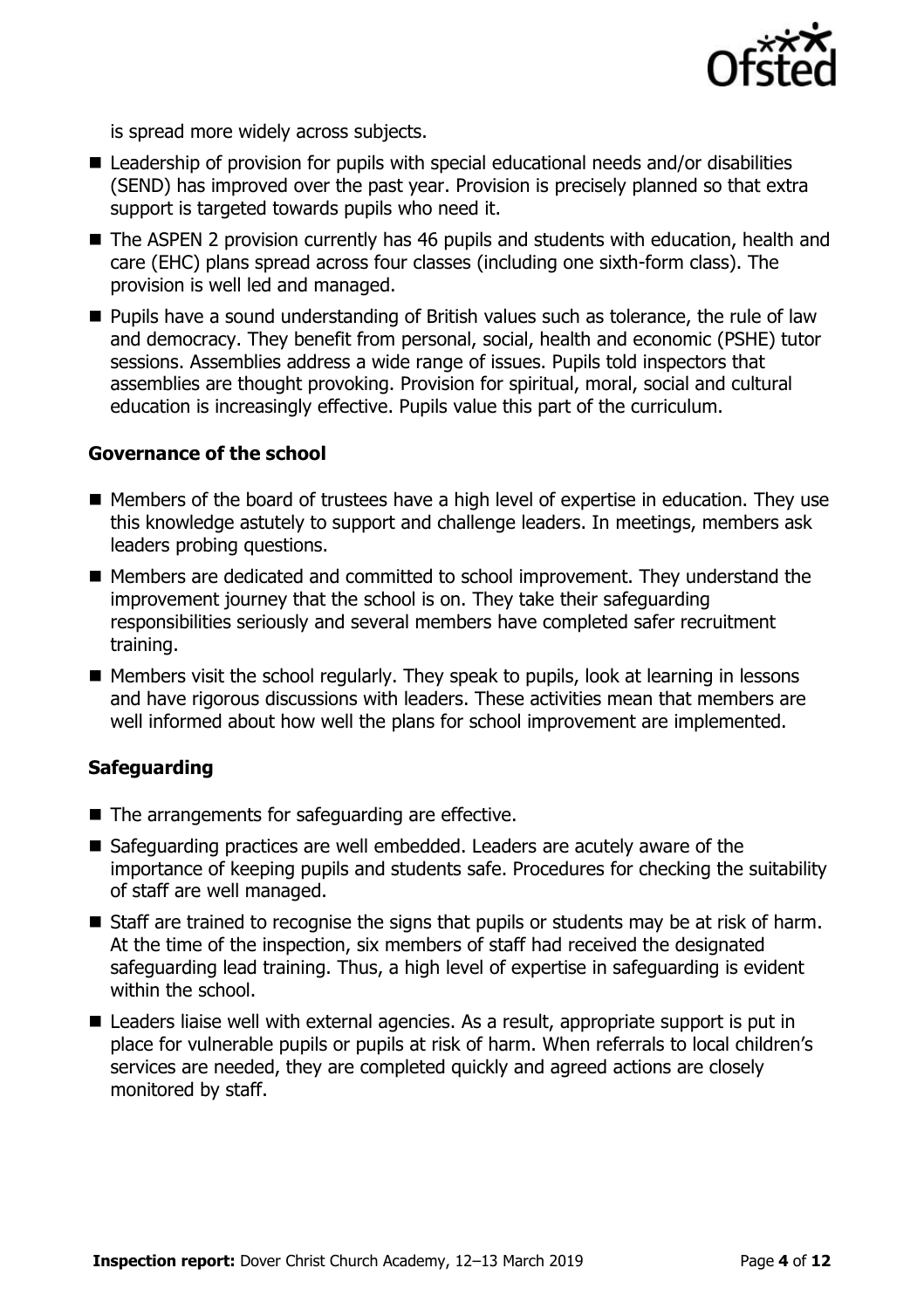

### **Quality of teaching, learning and assessment Fig. 2.1 Requires improvement**

- The quality of teaching, learning and assessment across key stages 3 and 4 is improving steadily but is not yet consistently good. There is too much variation in the level of challenge in lessons, the expectations of teachers and the effectiveness of teachers' planning.
- Teachers' expectations are not consistently high. In some subjects, teachers have high expectations of what pupils can achieve. Consequently, pupils do better in these subjects. However, in too many subjects, pupils do not make strong progress because teachers' expectations are not high enough. In these subjects, activities do not provide high levels of challenge, particularly for the most able pupils.
- **Pupils do not consistently develop their knowledge, skills and understanding across a** range of subjects. In some subjects, pupils have substantial gaps in their knowledge because of weaker teaching in the past. These gaps are not always addressed by strong teaching. In mathematics, for example, pupils do not regularly consolidate their mathematical knowledge, because tasks are not matched well enough to pupils' needs.
- The school's new assessment system is increasingly well embedded. Pupils respond well to teachers' feedback. In several subjects, and particularly in English, pupils improve their spelling, punctuation and grammar through the correction of mistakes and by redrafting written work when improvements are needed.
- Teachers' questioning is not consistently strong across subjects. Some teachers use questioning very effectively. However, too many teachers do not use questioning to find out what pupils understand. Consequently, pupils' misconceptions are not always dealt with well.
- **Pupils' attitudes to learning are strong. Pupils readily participate in activities and they** want to do well. Pupils are positive about their studies. They told inspectors that teaching has improved since new teachers have been employed in the school.
- The development of literacy across the curriculum is becoming increasingly effective. Tutor-time reading programmes have led to improvements in reading levels, particularly for Year 7 pupils.

#### **Personal development, behaviour and welfare Good**

#### **Personal development and welfare**

- The school's work to promote pupils' personal development and welfare is good.
- Staff work hard to ensure that the school is a caring and nurturing environment. They have a well-developed understanding of the challenges that pupils face inside and outside school. Consequently, staff's support for pupils, and particularly vulnerable pupils, is good.
- Most pupils are proud of their school and they wear their uniform smartly. They treat the school environment with respect and there is little litter.
- **Pupils receive good-quality careers advice. They are well informed about their future** options because of a range of careers activities. Last year, the school's careers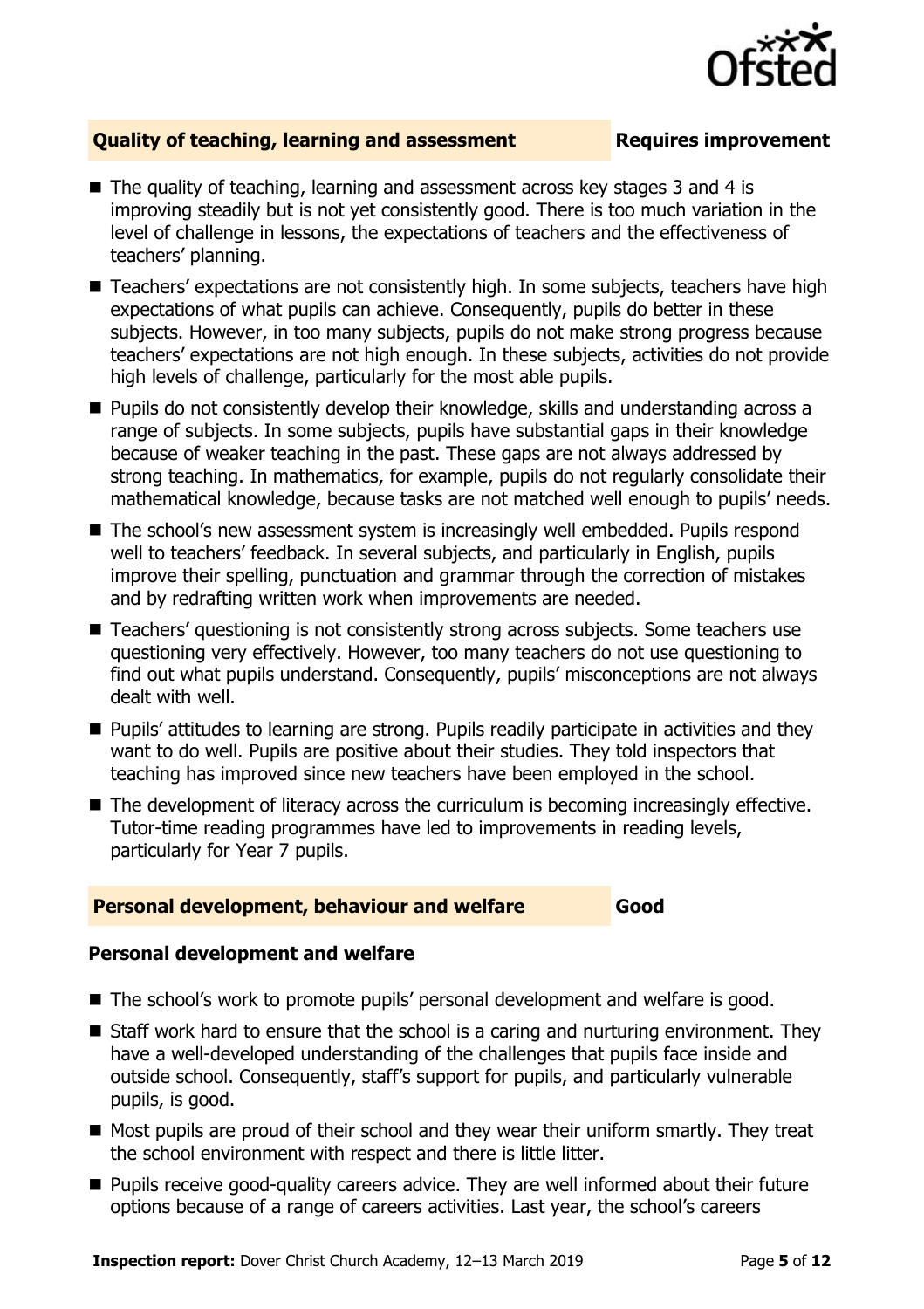

programme was relaunched, and a new leader was appointed to oversee the provision. A popular work experience programme for Year 10 pupils ensures that pupils develop an increasing awareness of the world of work.

■ Staff check regularly on the welfare, progress and attendance of pupils who attend alternative provision. Overall, these pupils improve their behaviour and attendance because of high-quality care, guidance and support.

### **Behaviour**

- $\blacksquare$  The behaviour of pupils is good.
- **Pupils behave well in lessons. Few pupils disrupt learning. Pupils told inspectors that** new behaviour policies have been implemented well by staff. Consequently, pupils' behaviour is positive.
- A large majority of parents who responded to Ofsted's online questionnaire, Parent View, believe that pupils' behaviour is good. They recognise the positive effects of the changes brought in since the principal started in September 2017.
- **Pupils socialise well together. They move sensibly between lessons and they respond** well to staff instructions. A small proportion of pupils exhibit boisterous behaviour at times, but this is dealt with effectively by staff.
- Leaders have worked hard to ensure that fixed-term exclusions remain below the national average for secondary schools. Their moral purpose and commitment to inclusion mean that they are passionate about ensuring that pupils, and particularly vulnerable pupils, receive external exclusions only as a last resort.
- Pupils who attend the school's special educational needs provision, ASPEN 2, behave positively because they are adeptly supported by well-trained staff.
- Attendance is still below the national average. However, the improved systems to monitor pupils' absence and to act quickly when pupils are absent mean that attendance is improving steadily.

#### **Outcomes for pupils Requires improvement**

- In the last two years, Year 11 pupils' progress was weak across a range of subjects, particularly in English, mathematics and science. They achieved outcomes well below those of other pupils nationally. This was because of weaknesses in teaching, learning and assessment.
- Although teaching, learning and assessment are not yet good, improvements in teaching mean that current pupils' progress is improving, particularly in key stage 3.
- **Pupils enter the school in Year 7 with starting points that are well below average. New** strategies put in place by leaders and better teaching enable increasing proportions of pupils to catch up, particularly in their reading.
- Leaders are aware that disadvantaged pupils do not make as much progress as they should. This has been a key focus for leaders and teachers over the past year. Teachers are now much more aware of the needs of disadvantaged pupils. However,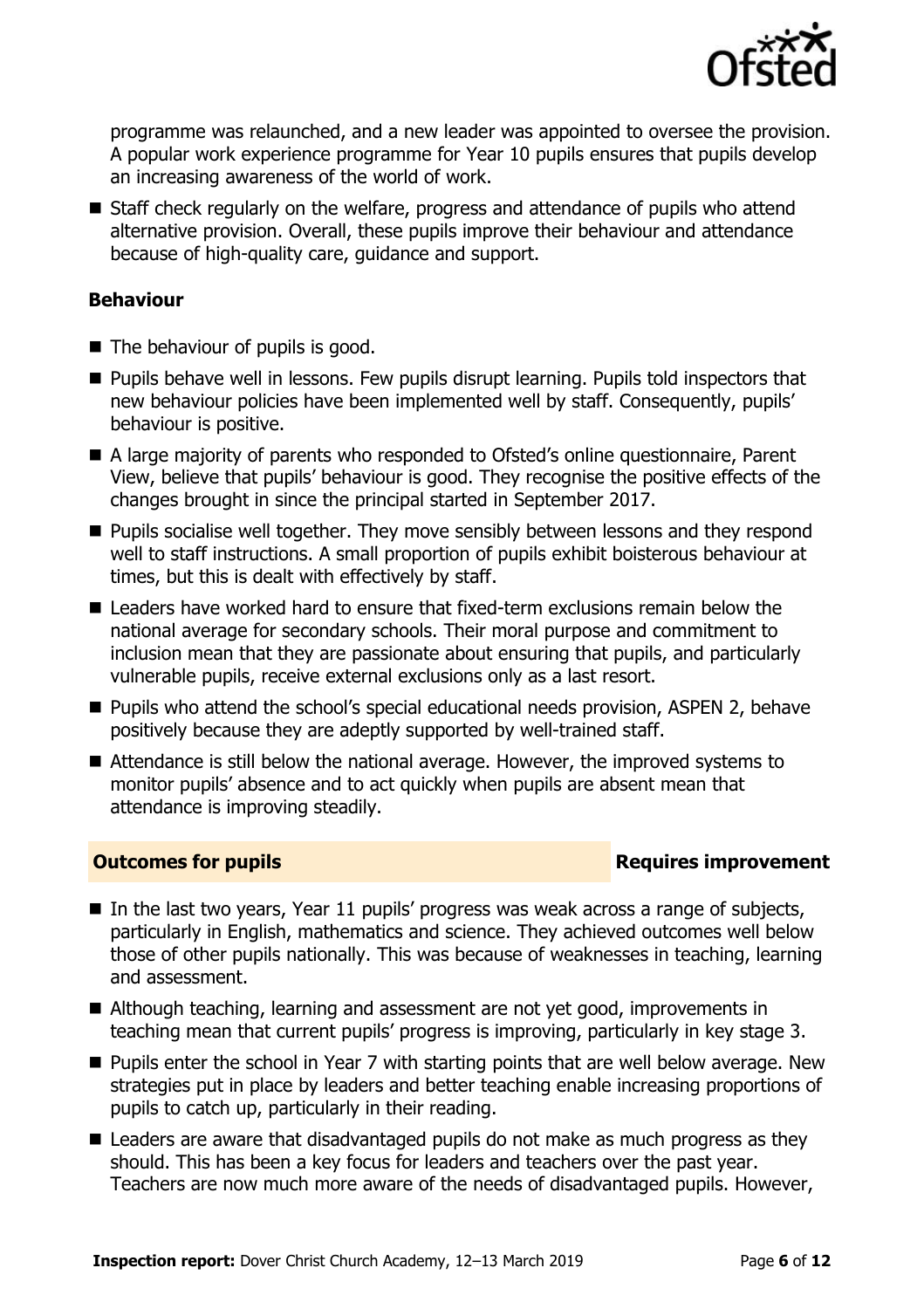

disadvantaged pupils' progress, although improving, is not yet consistently strong.

- Current pupils with EHC plans make strong progress because of the expert support they receive in ASPEN 2. Teaching is well matched to their needs, and additional adults ably support pupils. Pupils with EHC plans attain appropriate qualifications in Year 11 that prepare them well for the next stage of their education, employment or training.
- Work in pupils' books shows that pupils are making increasingly better progress in some subjects. In English, for example, pupils in Year 11 redraft written responses after being given advice from their teacher. This enables them to improve their use of vocabulary and their spelling, punctuation and grammar. However, in other subjects, pupils make less strong progress. For example, in mathematics, in Year 11, pupils easily complete classwork and fail to deepen their understanding of mathematical concepts.
- The small number of pupils who attend alternative provision make strong progress so that they are well prepared for the next stage of their education.

#### **16 to 19 study programmes Good**

- Last year, students' outcomes were below average at A level and in vocational subjects. However, current students make stronger progress because of good teaching and effective support. Courses in film studies, sociology, and health and social care are particularly successful.
- Leaders have revamped the curriculum so that it takes into account students' ambitions and interests. Fewer students study A levels and more students are choosing to study the recently introduced International Baccalaureate's Career-related Programme (IBCP). The new curriculum in the sixth form now meets the needs of students increasingly well.
- Sixth-form students are an integral part of the school. They are good role models for younger pupils and many participate in leadership opportunities. For example, several students act as 'reading ambassadors'. They work with younger pupils in the morning to improve their reading. Similarly, some students mentor younger pupils. This helps pupils with their organisation or with problems that they have.
- Teaching in the sixth form is strong. Teachers use their well-developed subject knowledge to plan activities that challenge students and encourage them to work independently. For example, in psychology, Year 12 students were enthused by an activity where they had to derive a psychological profile from information about a person's crimes. Similarly, in business, teachers' strong subject knowledge ensures that students have a deep understanding of subject content and how it relates to the final examination.
- While attendance is improving in the sixth form, it is still too low. Leaders are committed to reducing students' absence rates by closely monitoring students with poor attendance. This is beginning to have a positive effect on improving attendance.
- Carefully targeted careers education, guidance and support ensure that students move on to appropriate employment, education or training when they leave the sixth form. For example, increasing proportions of students go to universities to continue their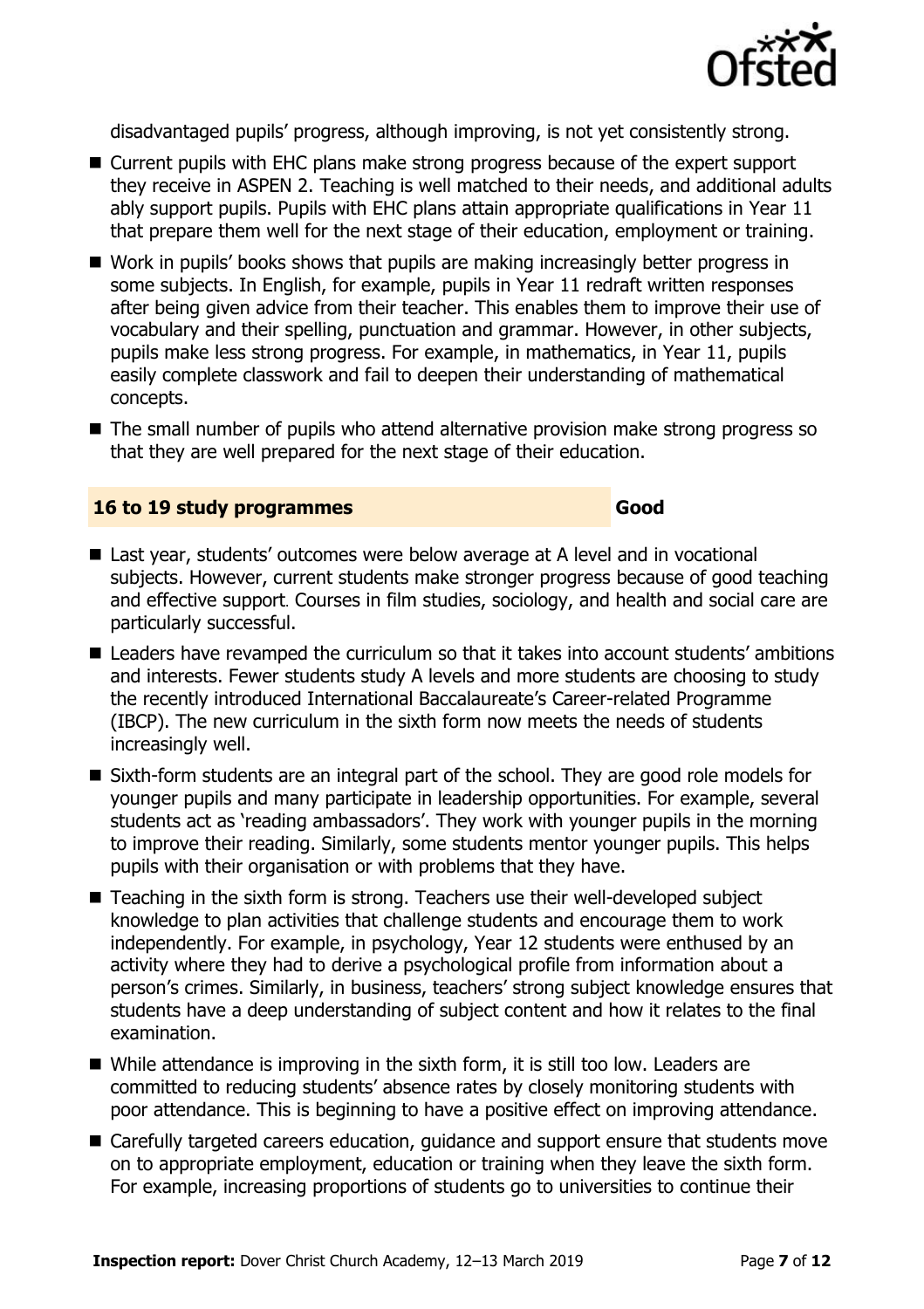

education. Students are well prepared for their next steps.

- Students feel safe in school and they benefit from the varied opportunities to further their understanding of how to keep themselves safe. Leaders invite a range of external speakers and agencies to speak to students about safety. For example, a theatre production highlighted the dangers of drink-driving.
- Students who do not achieve at least a grade 4 in GCSE English and mathematics undertake further study in these areas. They are provided with teaching and support to improve their grades. However, currently, not enough students go on to secure a standard pass in these qualifications.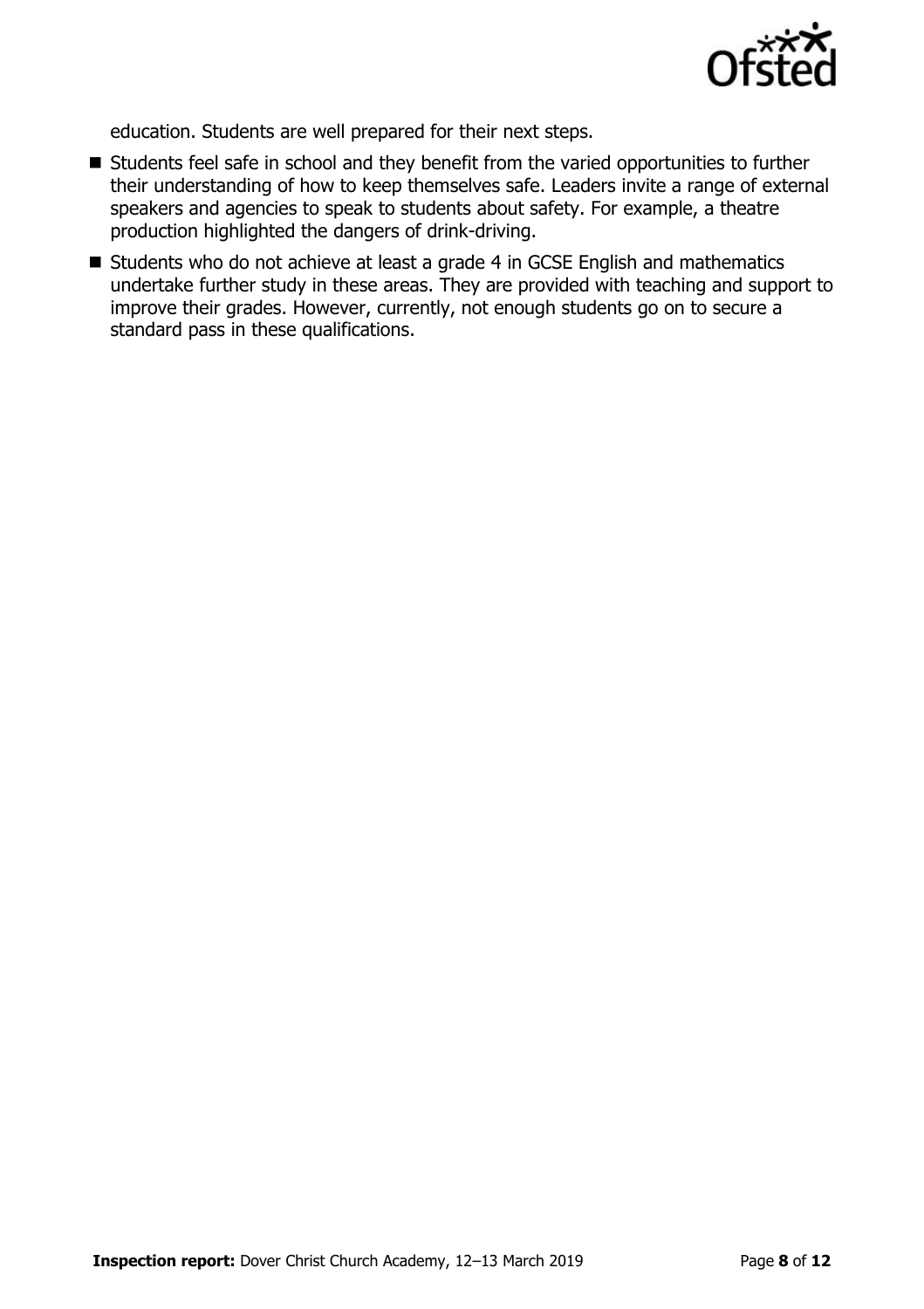

# **School details**

| Unique reference number | 136175   |
|-------------------------|----------|
| Local authority         | Kent     |
| Inspection number       | 10053248 |

This inspection of the school was carried out under section 5 of the Education Act 2005.

| Type of school                                           | Modern (non-selective) |
|----------------------------------------------------------|------------------------|
| School category                                          | Academy sponsor-led    |
| Age range of pupils                                      | 11 to 18               |
| Gender of pupils                                         | Mixed                  |
| Gender of pupils in 16 to 19 study<br>programmes         | Mixed                  |
| Number of pupils on the school roll                      | 746                    |
| Of which, number on roll in 16 to 19 study<br>programmes | 91                     |
| Appropriate authority                                    | Board of trustees      |
| Chair                                                    | Dr John Moss           |
| Principal                                                | Jamie MacLean          |
| Telephone number                                         | 01304 820126           |
| Website                                                  | www.dccacademy.org.uk  |
| Email address                                            | info@dccacademy.org.uk |
| Date of previous inspection                              | 27 March 2018          |

#### **Information about this school**

- Dover Christ Church Academy is the sole member of the Dover Christ Church Academy Trust. The board of trustees is the accountable body for the school. The trust has worked with school leaders to provide strategic direction in order to improve the school.
- The school is sponsored by Canterbury Christ Church University.
- A small number of pupils attend an alternative provider, East Kent Learning Alliance.
- The large majority of pupils are of White British background.
- The proportion of pupils who are disadvantaged is above the national average for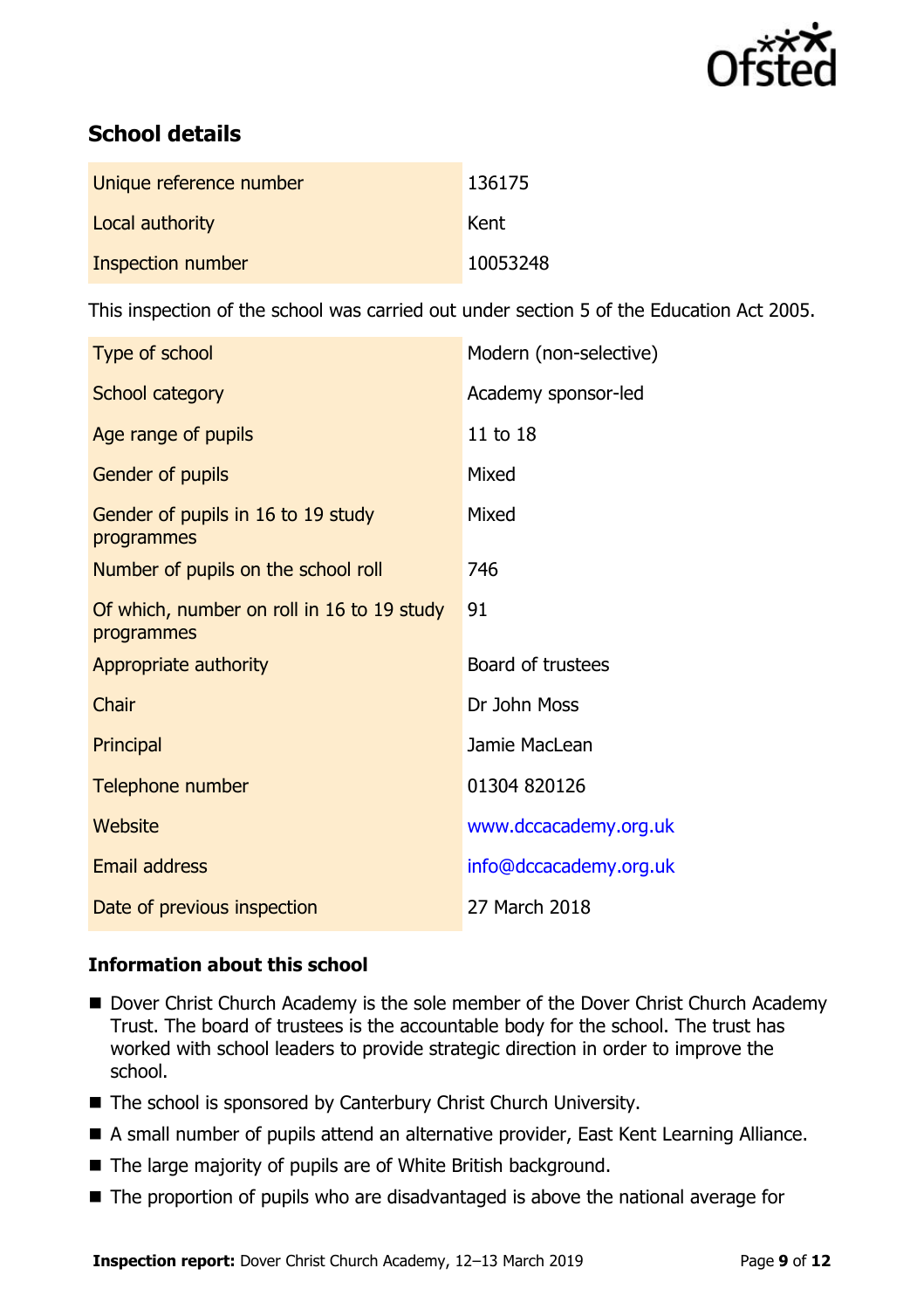

secondary schools.

- The proportion of pupils with SEND is above the national average for secondary schools.
- The school provides specially resourced provision known as ASPEN 2 for 46 pupils with special educational needs.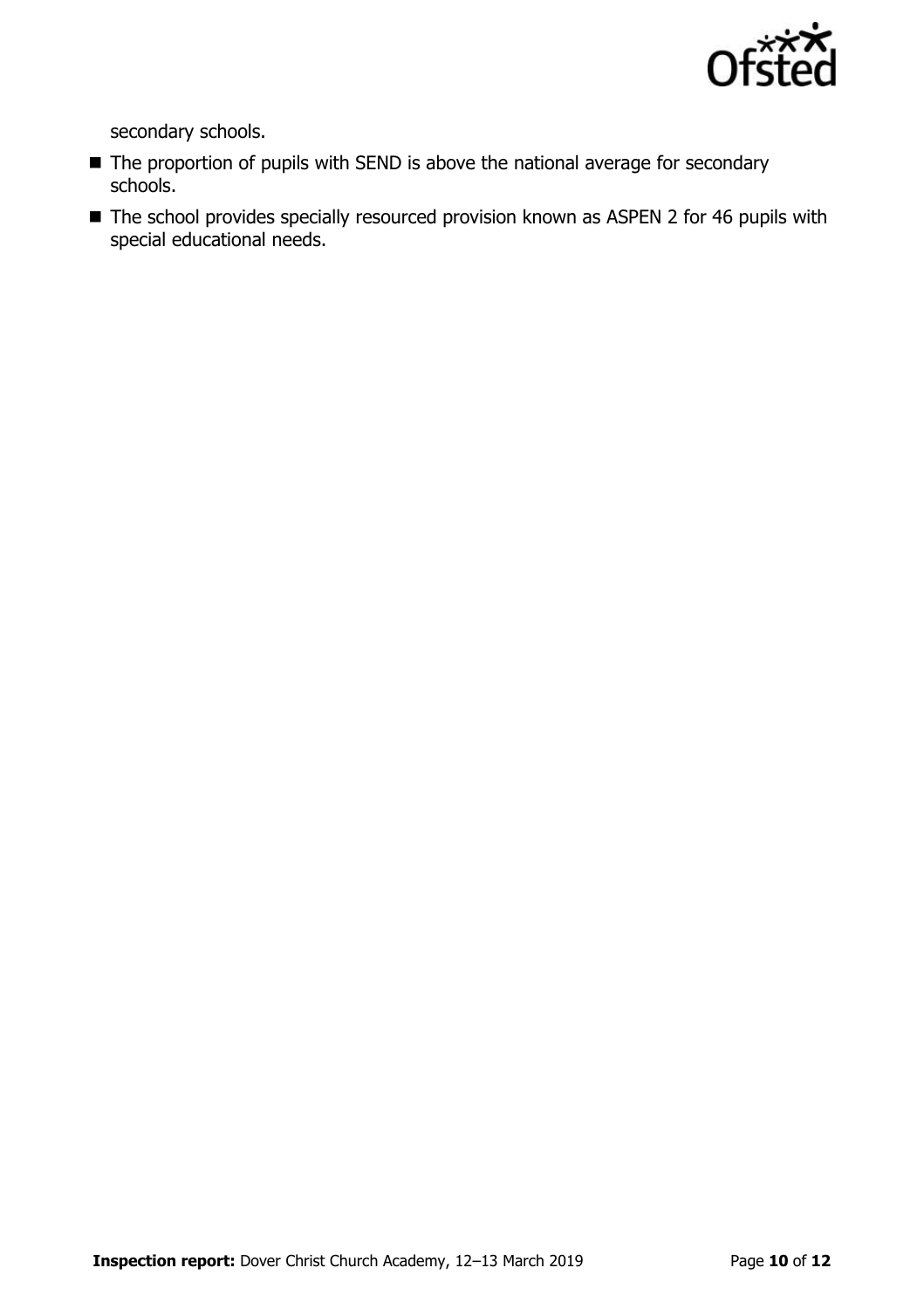

# **Information about this inspection**

- Inspectors observed learning in a range of lessons across key stages 3 and 4 and the sixth form. In several observations, senior leaders joined inspectors.
- **Inspectors held meetings with senior leaders, the principal and the chair of the board** of trustees.
- Inspectors formally met with groups of pupils from across the whole school. Inspectors also spoke to a wide range of pupils during social times and during lessons. Inspectors also considered the views of 169 pupils who responded to the confidential pupil questionnaire.
- Inspectors looked at samples of pupils' work and observed pupils' behaviour in lessons and around school.
- Inspectors considered the views of staff from meetings with groups of staff and from the 72 staff who responded to the confidential staff questionnaire.
- Inspectors took into account the views of 45 parents who responded to the confidential Ofsted questionnaire, Parent View, including 44 written responses.
- Documentation was scrutinised by inspectors, including the school's plans for improvement, its self-evaluation, reports on attendance and behaviour, records relating to pupils' safety, minutes of the board of trustees' meetings and information on pupils' outcomes.

#### **Inspection team**

| Harry Ingham, lead inspector | Her Majesty's Inspector |
|------------------------------|-------------------------|
| <b>Philip Storey</b>         | Ofsted Inspector        |
| <b>Scott Norman</b>          | Ofsted Inspector        |
| <b>Eliot Hodges</b>          | Ofsted Inspector        |